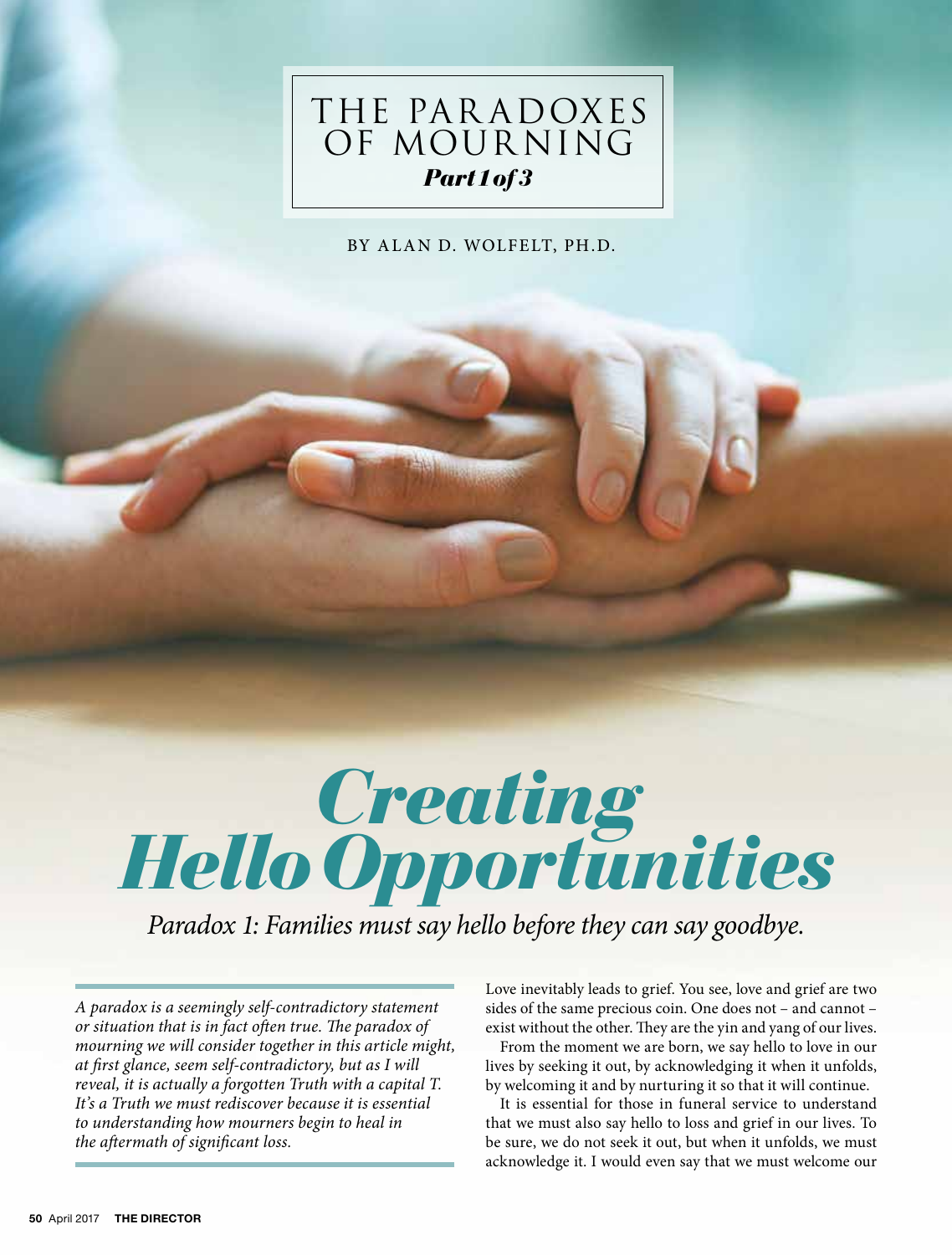

*People often think of the funeral as a time of saying goodbye, but that's largely inaccurate. Grieving families are just then saying hello to their grief.*

grief. We must say hello to it. The funeral, in fact, is an essential step in saying hello.

Yes, we must simultaneously "work at" and "surrender to" the grief journey. This in itself is a paradox. As grievers come to know this paradox, they can, very slowly, discover the soothing of their souls.

## *Saying Hello to the Physical Reality of Death*

In centuries past, our actions and rituals made it clear that we understood the necessity of saying hello to the reality of death. We have always – even from the time of Neanderthals, anthropologists suggest – honored the body of the person who died right up until the moment it was laid in its final resting place.

The body of the person who died was the focal part of the entire funeral process – from the procession into the church to the procession out of the church to the procession to the cemetery through to the burial. The body never for a moment left the family's sight – or heart.

In recent decades, as you know, the trend has been toward body-absent funeral ceremonies. Today, bodies are often cremated immediately, often without loved ones having spent time with them or even having looked at them beforehand. While historically we understood the essential, universal need to honor and affirm the life of the person who died with the body present throughout the entire funeral process, now the guest of honor is often missing in action.

People in funeral service understand that when you watch someone die, care for a dead body and/or visit the body of a loved one in an open casket, you are saying hello to the reality of that person's death. In fact, I believe the more time families spend bearing witness to and even feeling the fact of a death with their own two hands, the more deeply they are able to acknowledge the reality of the death. That is why it is so critical to build in as many sacred opportunities as possible for families (when culturally appropriate) to spend time with the body before cremation or burial, even if there will not be a public visitation.

## *Saying Goodbye*

Grief never truly ends because love never ends. People do not "get over" grief because they do not "get over" the love that caused the grief. After someone we love dies, we step through a doorway into a new reality, but we never fully close and lock the door behind us.

People often think of the funeral as a time of saying good-

## **ASSIGNMENTS HAVE YOUR CASH FLOW TIED UP?**